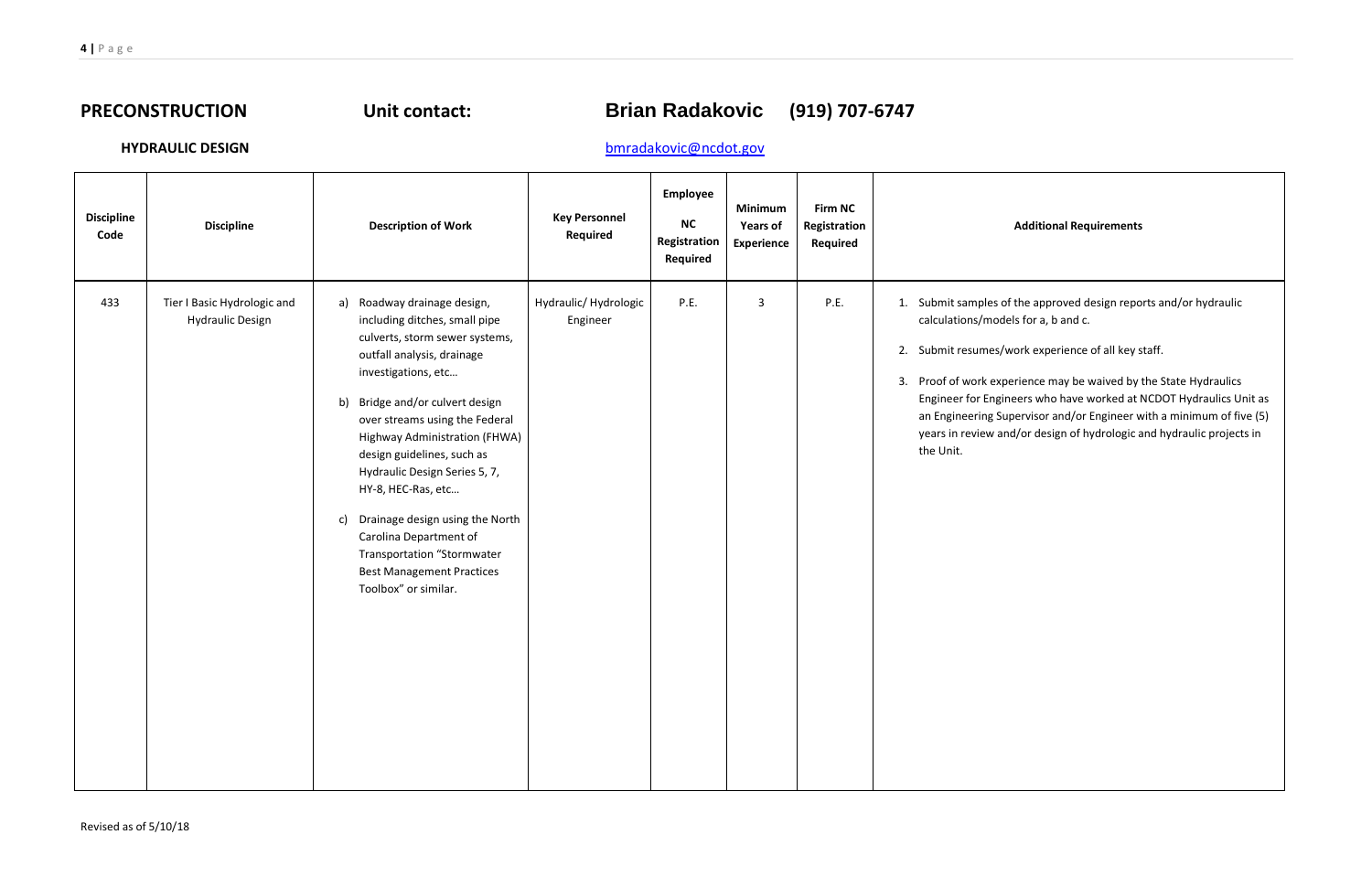$\mu$ irements of a, b, and c. Submit samples of b and c.

/work experience of all key staff.

3. Firm is required to prepare drainage plans using current NCDOT CADD ainage Software.

perience may be waived by the State Hydraulics Engineer for Engineers who have worked at NCDOT Hydraulics Unit as upervisor and/or Engineer with a minimum of 10 years design of hydrologic and hydraulic projects in the

irements of Tier II.

work experience of all key staff.

of the approved design reports and design models lic modeling.

of the approved reviews, designs and maps while vith FEMA and/or their designees.

work experience of all key staff.

o have and use current NCDOT CADD standards.

ain Manager (CFM) required.

| 434 | Tier II Complete Hydrologic<br>and Hydraulic Design | a) Tier I, plus:<br>b)<br>Design of bridges and culverts<br>over FEMA regulated streams<br>that require coordination and<br>approvals from FEMA or their<br>designees.<br>Experience evaluating scour and<br>c)<br>stream instability using FHWA<br>guidance such as HEC 18, HEC<br>20 and HEC 23.           | Hydraulic/ Hydrologic<br>Engineer | P.E.               | 8 | P.E. | 1. Meet all the requ<br>Submit resumes/<br>2.<br>Firm is required t<br>3.<br>standards and Dra<br>4. Proof of work exp<br><b>Engineer for Engir</b><br>an Engineering Su<br>in review and/or<br>Unit. |
|-----|-----------------------------------------------------|--------------------------------------------------------------------------------------------------------------------------------------------------------------------------------------------------------------------------------------------------------------------------------------------------------------|-----------------------------------|--------------------|---|------|-------------------------------------------------------------------------------------------------------------------------------------------------------------------------------------------------------|
| 479 | Tier III Complex Hydraulic<br>Design                | Tier I and Tier II, plus:<br>a)<br>Two-dimensional (2D) hydraulic<br>b)<br>modeling design experience for<br>bridges over streams that are<br>under the influence of<br>turbulent, unsteady flow, etc                                                                                                        | Hydraulic/ Hydrologic<br>Engineer | P.E.               | 8 | P.E. | 1. Meet all the requ<br>2. Submit resumes/<br>3. Submit samples o<br>using 2-D hydraul                                                                                                                |
| 480 | Highway Floodplain Program<br>Support               | Extensive knowledge of the National<br>Flood Insurance Program. Extensive<br>experience in hydraulic model design<br>and community flood map revision or<br>creation for FEMA or a designee of<br>FEMA. Experience reviewing hydraulic<br>models for bridges and/or culverts over<br>FEMA regulated streams. | Hydraulic/ Hydrologic<br>Engineer | P.E.<br><b>CFM</b> | 8 | P.E. | 1. Submit samples o<br>under contract wi<br>2. Submit resumes/<br>3. Firm is required to<br>4. Certified Floodpla                                                                                     |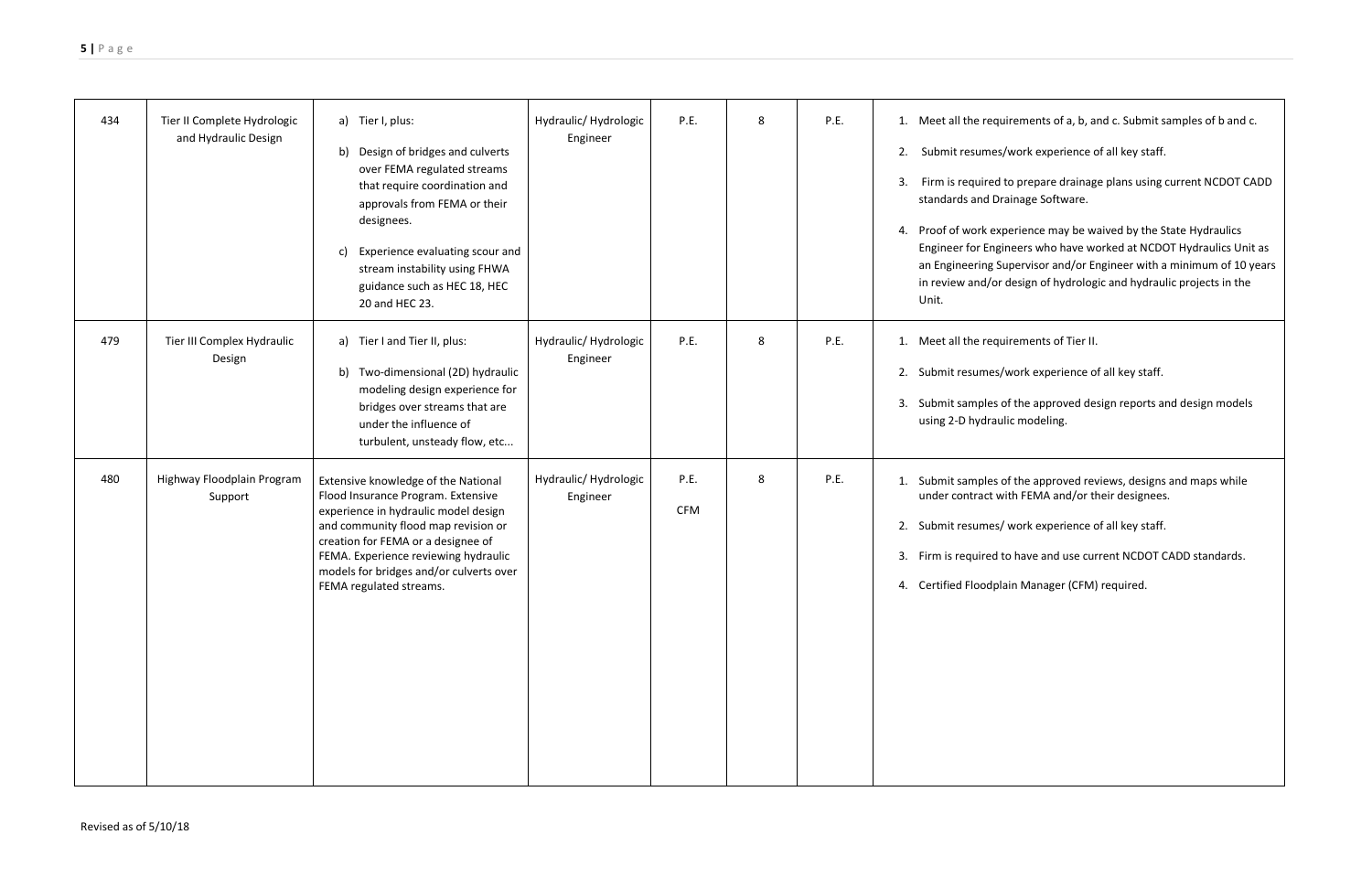of work demonstrating NPDES programmatic support rograms.

perience may be waived by the State Hydraulics Engineer for Engineers who have worked at NCDOT Hydraulics Unit as an Engineering Supervisor and/or Engineer - Advanced with a minimum of 10 years in managing and reviewing NPDES compliance tasks in the

of the approved design reports and hydraulic models in

 $\prime$  work experience of all key staff.

| 481 | <b>NPDES Stormwater Permit</b><br><b>Programmatic Support</b> | Extensive knowledge of the USEPA's<br>NPDES stormwater program and<br>experience assisting MS4s in<br>implementation of NPDES permit<br>stormwater programs. Experience<br>negotiating NPDES permit language with<br>regulatory agencies, administering and<br>overseeing the implementation of<br>NPDES compliance programs,<br>preparation of NPDES annual reports,<br>preparation of fiscal year program<br>business/work plans, designing and<br>performing internal program self-<br>assessment audits, managing water<br>quality research projects, development<br>of NPDES internal education programs<br>for MS4 staff and contractors, and<br>development of information technology<br>solutions to support delivery of NPDES<br>programs. | Hydraulic/ Hydrologic<br>Engineer,<br>Environmental<br>Scientist,<br>Biologist/Ecologist, IT<br>Specialist | P.E. | 8 | P.E. | Submit samples of<br>1.<br>for MS4 NPDES pr<br>Proof of work exp<br>2.<br><b>Engineer for Engir</b><br>an Engineering Su<br>of 10 years in mar<br>Unit. |
|-----|---------------------------------------------------------------|-----------------------------------------------------------------------------------------------------------------------------------------------------------------------------------------------------------------------------------------------------------------------------------------------------------------------------------------------------------------------------------------------------------------------------------------------------------------------------------------------------------------------------------------------------------------------------------------------------------------------------------------------------------------------------------------------------------------------------------------------------|------------------------------------------------------------------------------------------------------------|------|---|------|---------------------------------------------------------------------------------------------------------------------------------------------------------|
| 482 | <b>Coastal Hydraulic Engineering</b>                          | Extensive knowledge and experience of<br>coastal hydrodynamics and simulation<br>models using RMA2 (Resource<br>Management Associates), ADCIRC<br>(Advanced Circulation Model for Coastal<br>Ocean Hydrodynamics), SWAN<br>(Simulation Waves Near Shore) software<br>or similar state-of-the-art hydrodynamic<br>modelling techniques for coastal<br>resources.                                                                                                                                                                                                                                                                                                                                                                                     | Hydraulic/ Hydrologic<br>Engineer                                                                          | P.E. | 8 | P.E. | Submit samples of<br>1.<br>the coastal areas.<br>2. Submit resumes/                                                                                     |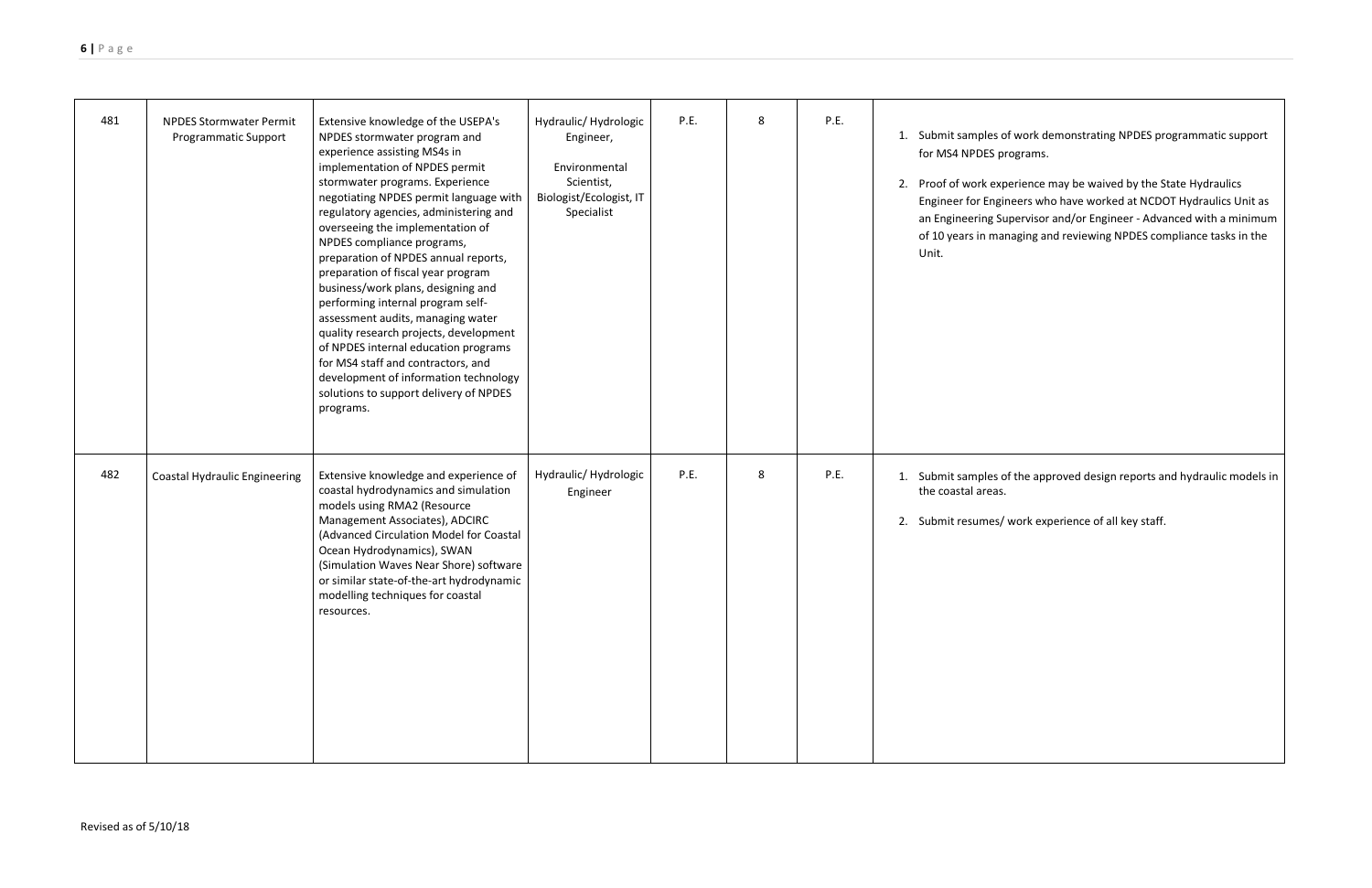of SPPPs and SPCC plans prepared by the firm.

f experience preparing and delivering stormwater tion training.

s of asset inventory maps prepared by the firm which demonstrate field geospatial data collection capabilities. Maps should include stormwater conveyance system features and outfalls. under discipline code 280 preferred.

> of work demonstrating water quality model d application.

of work demonstrating TMDL compliance support for

| 553 | NPDES Stormwater Program -<br><b>Industrial Facility Compliance</b><br>and Asset Inventory    | <b>Experience preparing</b><br>a)<br>stormwater pollution<br>prevention plans (SPPPs) and<br>spill prevention, control, and<br>countermeasure (SPCC) plans<br>for industrial facilities.<br>Experience developing and<br>delivering stormwater pollution<br>prevention training for<br>industrial facility staff.<br>Experience with geospatial field<br>b)<br>mapping of industrial facility<br>assets, stormwater conveyance<br>systems and outfalls draining<br>roadways and industrial<br>facilities.<br>Experience identifying waters of<br>c)<br>the US for the purposes of<br>outfall identification and Clean<br>Water Act compliance. | Hydraulic/<br>Hydrologic<br>Engineer,<br>Geologist,<br>Biologist/<br>Ecologist, GIS<br>Specialist | P.E. | $\overline{3}$ | P.E. | Submit samples of<br>1.<br>Demonstration of<br>2.<br>pollution prevention<br>Submit examples<br>3.<br>demonstrate field<br>include stormwate<br>Prequalification ur |
|-----|-----------------------------------------------------------------------------------------------|------------------------------------------------------------------------------------------------------------------------------------------------------------------------------------------------------------------------------------------------------------------------------------------------------------------------------------------------------------------------------------------------------------------------------------------------------------------------------------------------------------------------------------------------------------------------------------------------------------------------------------------------|---------------------------------------------------------------------------------------------------|------|----------------|------|---------------------------------------------------------------------------------------------------------------------------------------------------------------------|
| 554 | NPDES Stormwater Program -<br><b>Water Quality Modeling</b><br>Support and TMDL<br>Compliance | Experience developing and applying<br>water quality models to support<br>regulatory compliance. Relevant<br>experience includes the application of<br>watershed and surface water models<br>such as, but not limited to, HSPF, WASP,<br>SWMM, EFDC, WARMF, SWAT, and<br>SELDM. Review of model applications<br>developed by third parties. Preparation<br>of modeling reports and TMDL<br>compliance plans.                                                                                                                                                                                                                                    | Hydraulic/Hydrologic<br>Engineer,<br>Environmental<br>Scientist                                   | P.E. | 5              | P.E. | Submit samples of<br>1.<br>development and<br>Submit samples o<br>2.<br>regulated entries.                                                                          |